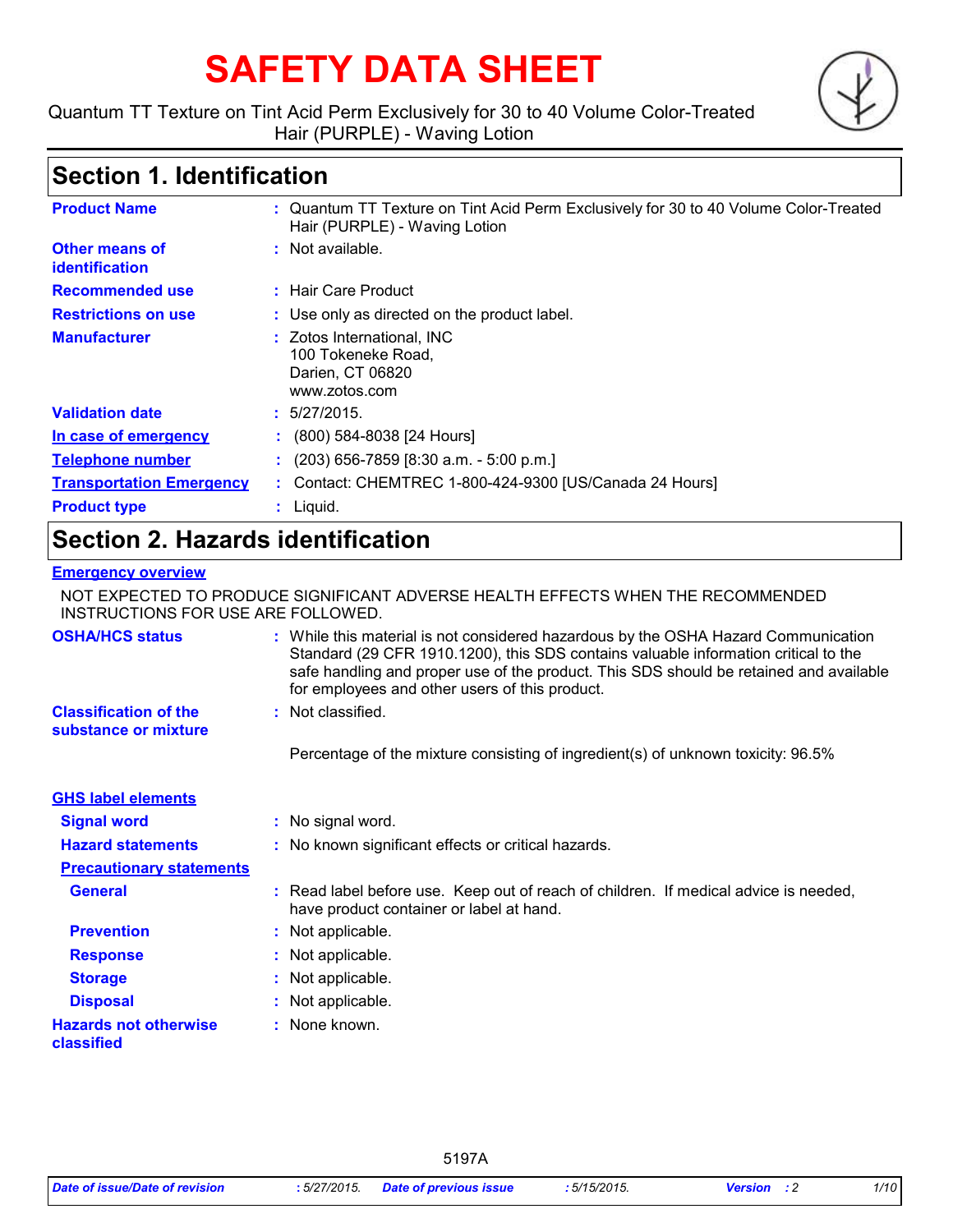# **Section 3. Composition/information on ingredients**

**Substance/mixture :**

| Mixture |
|---------|
|---------|

# **United States**

| <b>Name</b>       | %    | <b>CAS number</b> |
|-------------------|------|-------------------|
| ammonium chloride | 1.00 | 12125-02-9        |
| glycerol          | 1.00 | 56-81-5           |

Any concentration shown as a range is to protect confidentiality or is due to batch variation.

**There are no additional ingredients present which, within the current knowledge of the supplier and in the concentrations applicable, are classified as hazardous to health or the environment and hence require reporting in this section.**

**Occupational exposure limits, if available, are listed in Section 8.**

# **Section 4. First aid measures**

# **Description of necessary first aid measures**

| <b>Eye contact</b>                | : Immediately flush eyes with running water for at least 15 minutes, keeping eyelids open.<br>Get medical attention if you feel unwell.                                  |
|-----------------------------------|--------------------------------------------------------------------------------------------------------------------------------------------------------------------------|
| <b>Inhalation</b>                 | : Remove victim to fresh air and keep at rest in a position comfortable for breathing. Get<br>medical attention if you feel unwell.                                      |
| <b>Skin contact</b>               | : Wash contaminated skin with soap and water.                                                                                                                            |
| <b>Ingestion</b>                  | : Get medical attention immediately.                                                                                                                                     |
|                                   | Indication of immediate medical attention and special treatment needed, if necessary                                                                                     |
| <b>Notes to physician</b>         | : In case of inhalation of decomposition products in a fire, symptoms may be delayed.<br>The exposed person may need to be kept under medical surveillance for 48 hours. |
| <b>Specific treatments</b>        | : No specific treatment.                                                                                                                                                 |
| <b>Protection of first-aiders</b> | : Use suitable protective equipment (section 8). Avoid exposure.                                                                                                         |

# **See toxicological information (Section 11)**

# **Section 5. Fire-fighting measures**

| <b>Extinguishing media</b>                               |                                                                                                                                                                                                     |
|----------------------------------------------------------|-----------------------------------------------------------------------------------------------------------------------------------------------------------------------------------------------------|
| <b>Suitable extinguishing</b><br>media                   | : Use an extinguishing agent suitable for the surrounding fire.                                                                                                                                     |
| <b>Unsuitable extinguishing</b><br>media                 | : None known.                                                                                                                                                                                       |
| <b>Specific hazards arising</b><br>from the chemical     | : In a fire or if heated, a pressure increase will occur and the container may burst.                                                                                                               |
| <b>Hazardous thermal</b><br>decomposition products       | Decomposition products may include the following materials:<br>carbon dioxide<br>carbon monoxide<br>nitrogen oxides<br>sulfur oxides<br>halogenated compounds                                       |
| <b>Special protective actions</b><br>for fire-fighters   | : Promptly isolate the scene by removing all persons from the vicinity of the incident if<br>there is a fire. No action shall be taken involving any personal risk or without suitable<br>training. |
| <b>Special protective</b><br>equipment for fire-fighters | : Fire-fighters should wear appropriate protective equipment and self-contained breathing<br>apparatus (SCBA) with a full face-piece operated in positive pressure mode.                            |
|                                                          | 5197A                                                                                                                                                                                               |
| <b>Date of issue/Date of revision</b>                    | 2/10<br>:5/27/2015.<br>: 5/15/2015.<br><b>Version</b> : 2<br><b>Date of previous issue</b>                                                                                                          |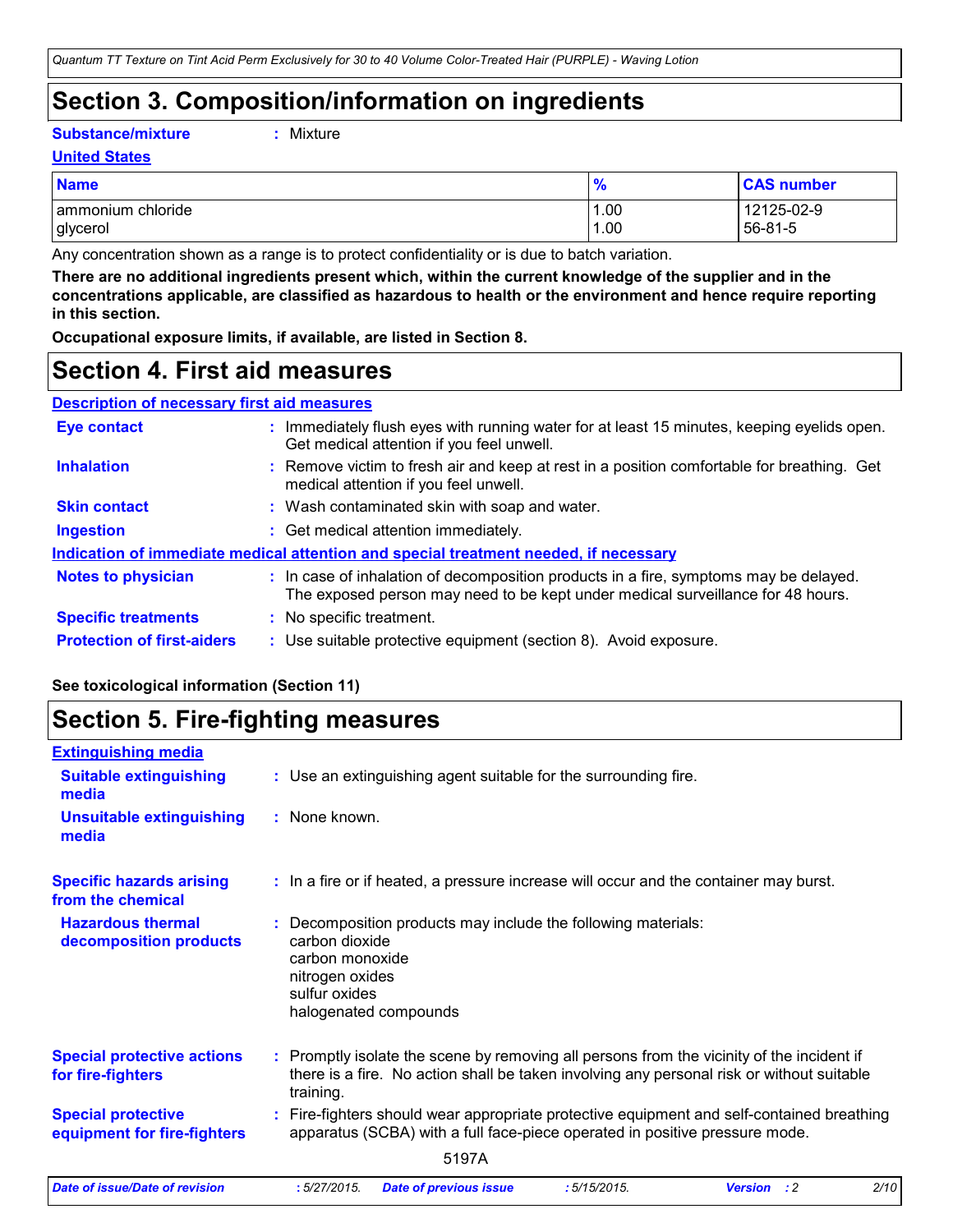# **Section 6. Accidental release measures**

|                                                              | <b>Personal precautions, protective equipment and emergency procedures</b>                                                                                                                                                                                                                                                                    |
|--------------------------------------------------------------|-----------------------------------------------------------------------------------------------------------------------------------------------------------------------------------------------------------------------------------------------------------------------------------------------------------------------------------------------|
| For non-emergency<br>personnel                               | : No action shall be taken involving any personal risk or without suitable training.<br>Evacuate surrounding areas. Keep unnecessary and unprotected personnel from<br>entering. Do not touch or walk through spilled material. Put on appropriate personal<br>protective equipment.                                                          |
|                                                              | For emergency responders : If specialised clothing is required to deal with the spillage, take note of any information<br>in Section 8 on suitable and unsuitable materials. See also the information in "For non-<br>emergency personnel".                                                                                                   |
| <b>Environmental precautions</b>                             | : Avoid dispersal of spilled material and runoff and contact with soil, waterways, drains<br>and sewers. Inform the relevant authorities if the product has caused environmental<br>pollution (sewers, waterways, soil or air).                                                                                                               |
| <b>Methods and materials for containment and cleaning up</b> |                                                                                                                                                                                                                                                                                                                                               |
| <b>Small spill</b>                                           | : Stop leak if without risk. Dilute with water and mop up if water-soluble.                                                                                                                                                                                                                                                                   |
| Large spill                                                  | : Stop leak if without risk. Contain and collect spillage with non-combustible, absorbent<br>material e.g. sand, earth, vermiculite or diatomaceous earth and place in container for<br>disposal according to local regulations (see Section 13). Note: see Section 1 for<br>emergency contact information and Section 13 for waste disposal. |

# **Section 7. Handling and storage**

### **Precautions for safe handling**

| <b>Protective measures</b>                                                       | : Put on appropriate personal protective equipment (see Section 8).                                                                                                                                                                                                                |
|----------------------------------------------------------------------------------|------------------------------------------------------------------------------------------------------------------------------------------------------------------------------------------------------------------------------------------------------------------------------------|
| <b>Advice on general</b><br>occupational hygiene                                 | : Eating, drinking and smoking should be prohibited in areas where this material is<br>handled, stored and processed. Remove contaminated clothing and protective<br>equipment before entering eating areas. See also Section 8 for additional information<br>on hygiene measures. |
| <b>Conditions for safe storage,</b><br>including any<br><b>incompatibilities</b> | Store in accordance with local regulations. Store in original container protected from<br>direct sunlight in a dry, cool and well-ventilated area, away from incompatible materials<br>(see Section 10) and food and drink.                                                        |

# **Section 8. Exposure controls/personal protection**

### **United States**

### **Control parameters**

# **Occupational exposure limits**

| <b>Ingredient name</b>         |             |                               | <b>Exposure limits</b>                 |                                                     |      |
|--------------------------------|-------------|-------------------------------|----------------------------------------|-----------------------------------------------------|------|
| ammonium chloride              |             |                               |                                        | <b>ACGIH TLV (United States, 4/2014).</b>           |      |
|                                |             |                               |                                        | TWA: 10 mg/m <sup>3</sup> 8 hours. Form: Fume       |      |
|                                |             |                               |                                        | STEL: 20 mg/m <sup>3</sup> 15 minutes. Form: Fume   |      |
|                                |             |                               |                                        | NIOSH REL (United States, 10/2013).                 |      |
|                                |             |                               |                                        | TWA: 10 mg/m <sup>3</sup> 10 hours. Form: Fume      |      |
|                                |             |                               |                                        | STEL: 20 mg/m <sup>3</sup> 15 minutes. Form: Fume   |      |
|                                |             |                               |                                        | OSHA PEL 1989 (United States, 3/1989).              |      |
|                                |             |                               | TWA: 10 mg/m <sup>3</sup> 8 hours.     |                                                     |      |
|                                |             |                               | STEL: 20 mg/m <sup>3</sup> 15 minutes. |                                                     |      |
| glycerol                       |             |                               |                                        | OSHA PEL 1989 (United States, 3/1989).              |      |
|                                |             |                               |                                        | TWA: 5 mg/m <sup>3</sup> 8 hours. Form: Respirable  |      |
|                                |             |                               | fraction                               |                                                     |      |
|                                |             |                               |                                        | TWA: 10 mg/m <sup>3</sup> 8 hours. Form: Total dust |      |
|                                |             |                               |                                        | OSHA PEL (United States, 2/2013).                   |      |
|                                |             |                               |                                        | TWA: 5 mg/m <sup>3</sup> 8 hours. Form: Respirable  |      |
|                                |             | 5197A                         |                                        |                                                     |      |
| Date of issue/Date of revision | :5/27/2015. | <b>Date of previous issue</b> | :5/15/2015.                            | <b>Version</b> : 2                                  | 3/10 |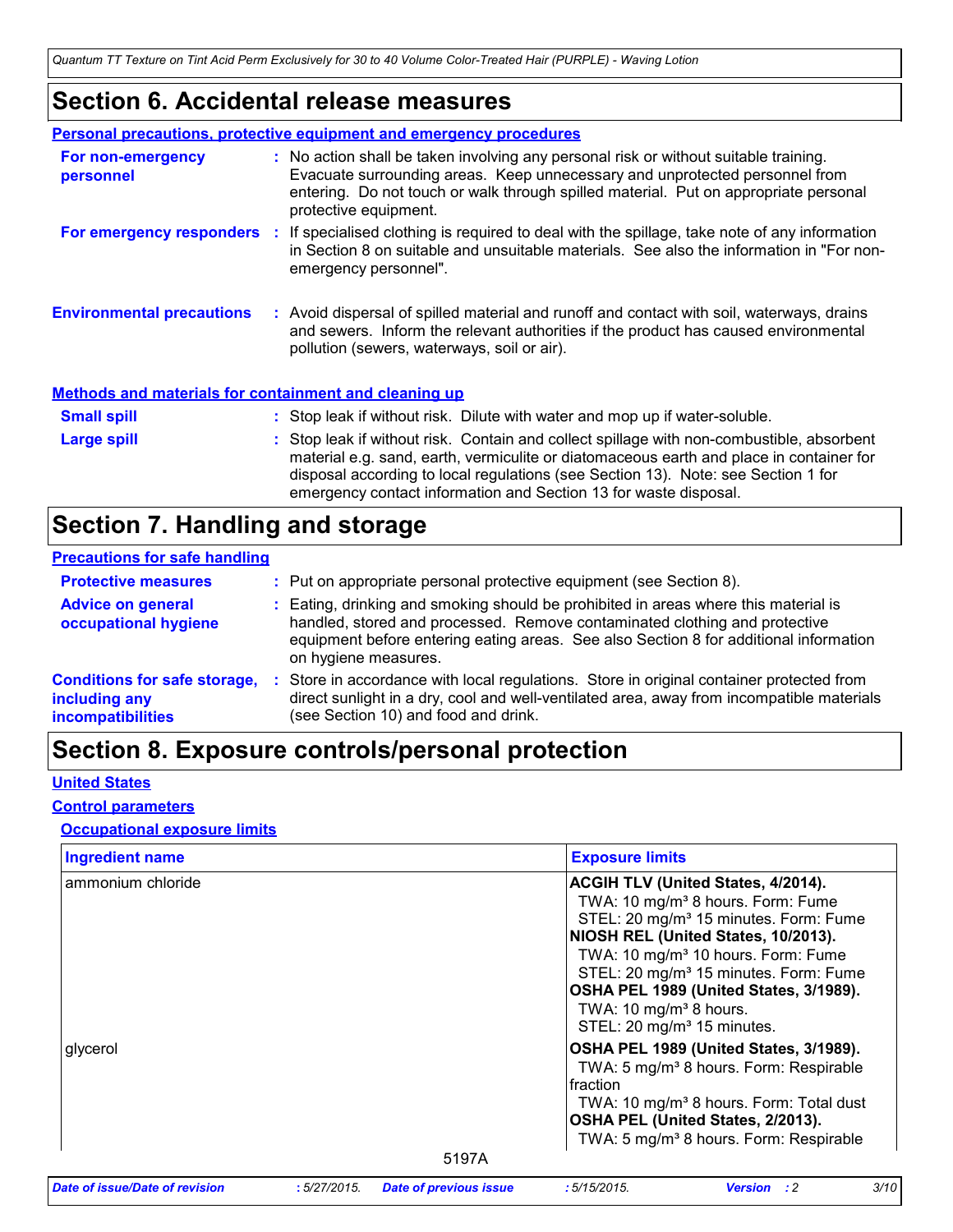# **Section 8. Exposure controls/personal protection**

| <b>fraction</b>                                     |
|-----------------------------------------------------|
| TWA: 15 mg/m <sup>3</sup> 8 hours. Form: Total dust |

| <b>Appropriate engineering</b><br><b>controls</b> | : Good general ventilation should be sufficient to control worker exposure to airborne<br>contaminants.                                                                                                                                                                                                                         |
|---------------------------------------------------|---------------------------------------------------------------------------------------------------------------------------------------------------------------------------------------------------------------------------------------------------------------------------------------------------------------------------------|
| <b>Environmental exposure</b><br><b>controls</b>  | : Emissions from ventilation or work process equipment should be checked to ensure<br>they comply with the requirements of environmental protection legislation. In some<br>cases, fume scrubbers, filters or engineering modifications to the process equipment<br>will be necessary to reduce emissions to acceptable levels. |

| <b>Individual protection measures</b> |                                                                                                                                                                                                                                                                                                                            |
|---------------------------------------|----------------------------------------------------------------------------------------------------------------------------------------------------------------------------------------------------------------------------------------------------------------------------------------------------------------------------|
| <b>Hygiene measures</b>               |                                                                                                                                                                                                                                                                                                                            |
| <b>Hygiene measures</b>               | : When using do not eat, drink or smoke.                                                                                                                                                                                                                                                                                   |
| <b>Eye/face protection</b>            | : Safety glasses.                                                                                                                                                                                                                                                                                                          |
| <b>Skin protection</b>                |                                                                                                                                                                                                                                                                                                                            |
| <b>Hand protection</b>                | : Wear suitable gloves.                                                                                                                                                                                                                                                                                                    |
| <b>Body protection</b>                | : Wear suitable protective clothing.                                                                                                                                                                                                                                                                                       |
| <b>Other skin protection</b>          | : Appropriate footwear and any additional skin protection measures should be selected<br>based on the task being performed and the risks involved and should be approved by a<br>specialist before handling this product.                                                                                                  |
| <b>Other skin protection</b>          | : Appropriate footwear and any additional skin protection measures should be selected<br>based on the task being performed and the risks involved and should be approved by a<br>specialist before handling this product.                                                                                                  |
| <b>Respiratory protection</b>         | : Use a properly fitted, air-purifying or air-fed respirator complying with an approved<br>standard if a risk assessment indicates this is necessary. Respirator selection must be<br>based on known or anticipated exposure levels, the hazards of the product and the safe<br>working limits of the selected respirator. |

**Consult local authorities for acceptable exposure limits.**

# **Section 9. Physical and chemical properties**

| <b>Appearance</b>       |                                        |
|-------------------------|----------------------------------------|
| <b>Physical state</b>   | : Liquid. [Viscous liquid.]            |
| <b>Color</b>            | $:$ Off-white.                         |
| Odor                    | : Characteristic.Fragrant.             |
| рH                      | $: 9.6 \text{ to } 10.2$               |
| <b>Boiling point</b>    | : $>100^{\circ}$ C ( $>212^{\circ}$ F) |
| <b>Flash point</b>      | : Closed cup: Not applicable.          |
| <b>Relative density</b> | $: 1.01$ to 1.1                        |

# **Section 10. Stability and reactivity**

| <b>Reactivity</b>                                   | : No specific test data related to reactivity available for this product or its ingredients. |
|-----------------------------------------------------|----------------------------------------------------------------------------------------------|
| <b>Chemical stability</b>                           | : The product is stable.                                                                     |
| <b>Possibility of hazardous</b><br><b>reactions</b> | : Under normal conditions of storage and use, hazardous reactions will not occur.            |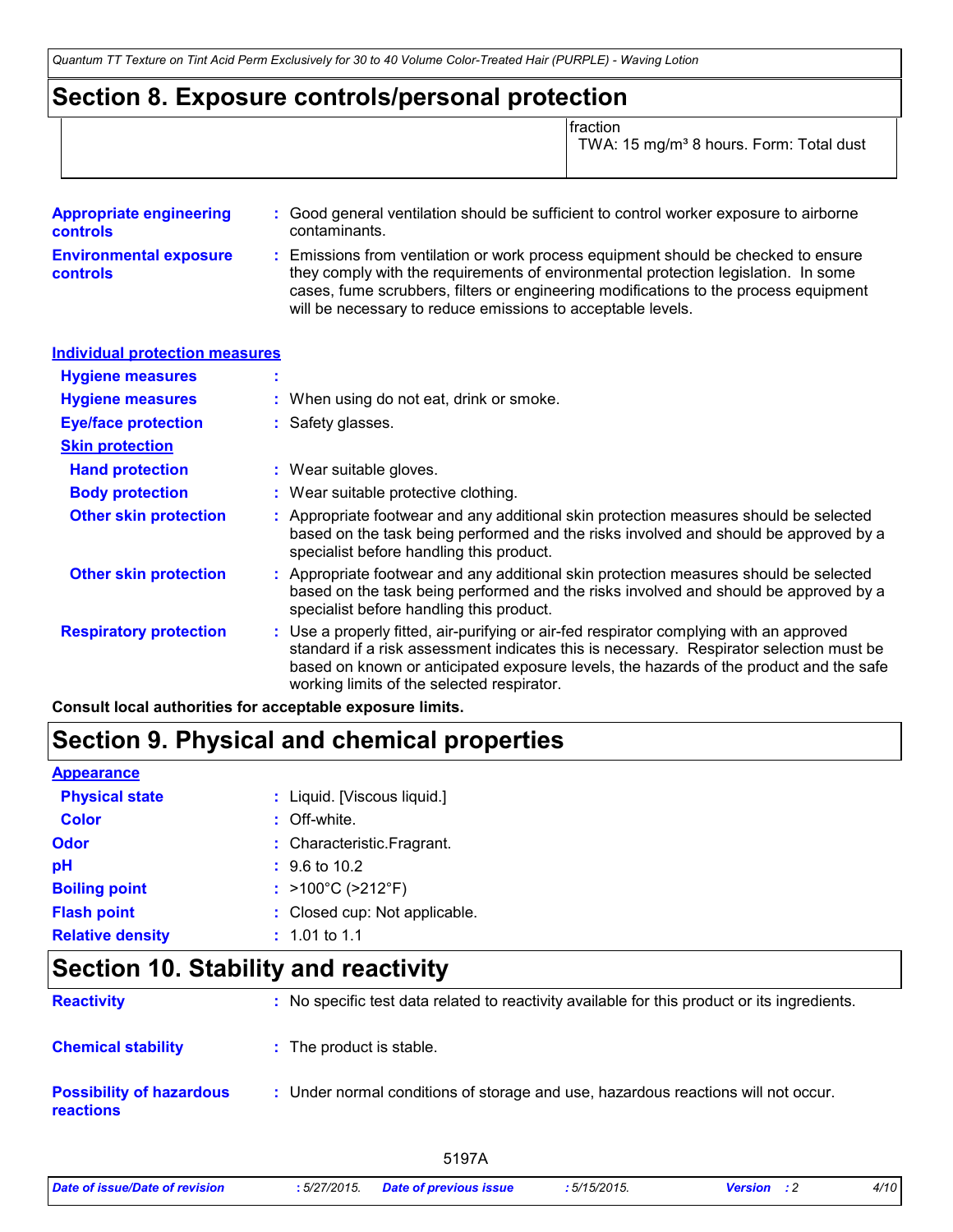# **Section 10. Stability and reactivity**

**Conditions to avoid** : No specific data.

: No specific data. **Incompatible materials :**

**Hazardous decomposition products** Under normal conditions of storage and use, hazardous decomposition products should **:** not be produced.

# **Section 11. Toxicological information**

### **United States**

# **Information on toxicological effects**

### **Acute toxicity**

| <b>Product/ingredient name</b> | <b>Result</b> | <b>Species</b> | <b>Dose</b> | <b>Exposure</b> |
|--------------------------------|---------------|----------------|-------------|-----------------|
| ammonium chloride              | ILD50 Oral    | Rat            | 1650 mg/kg  |                 |
| glycerol                       | LD50 Oral     | Rat            | 12600 mg/kg |                 |

### **Irritation/Corrosion**

| <b>Product/ingredient name</b> | <b>Result</b>          | <b>Species</b> | <b>Score</b> | <b>Exposure</b>                 | <b>Observation</b>       |
|--------------------------------|------------------------|----------------|--------------|---------------------------------|--------------------------|
| ammonium chloride              | Eyes - Mild irritant   | Rabbit         |              | 24 hours 500                    |                          |
|                                | Eyes - Severe irritant | Rabbit         |              | milligrams<br>100<br>milligrams |                          |
| glycerol                       | Eyes - Mild irritant   | Rabbit         |              | 24 hours 500<br>milligrams      | $\overline{\phantom{0}}$ |
|                                | ISkin - Mild irritant  | Rabbit         |              | 24 hours 500<br>milligrams      |                          |

### **Sensitization**

Not available.

### **Mutagenicity**

Not available.

### **Carcinogenicity**

Not available.

**Reproductive toxicity** Not available.

### **Teratogenicity**

Not available.

# **Specific target organ toxicity (single exposure)**

Not available.

**Specific target organ toxicity (repeated exposure)** Not available.

### **Aspiration hazard**

Not available.

#### **Information on the likely :** Not available.

**routes of exposure**

# **Potential acute health effects**

5197A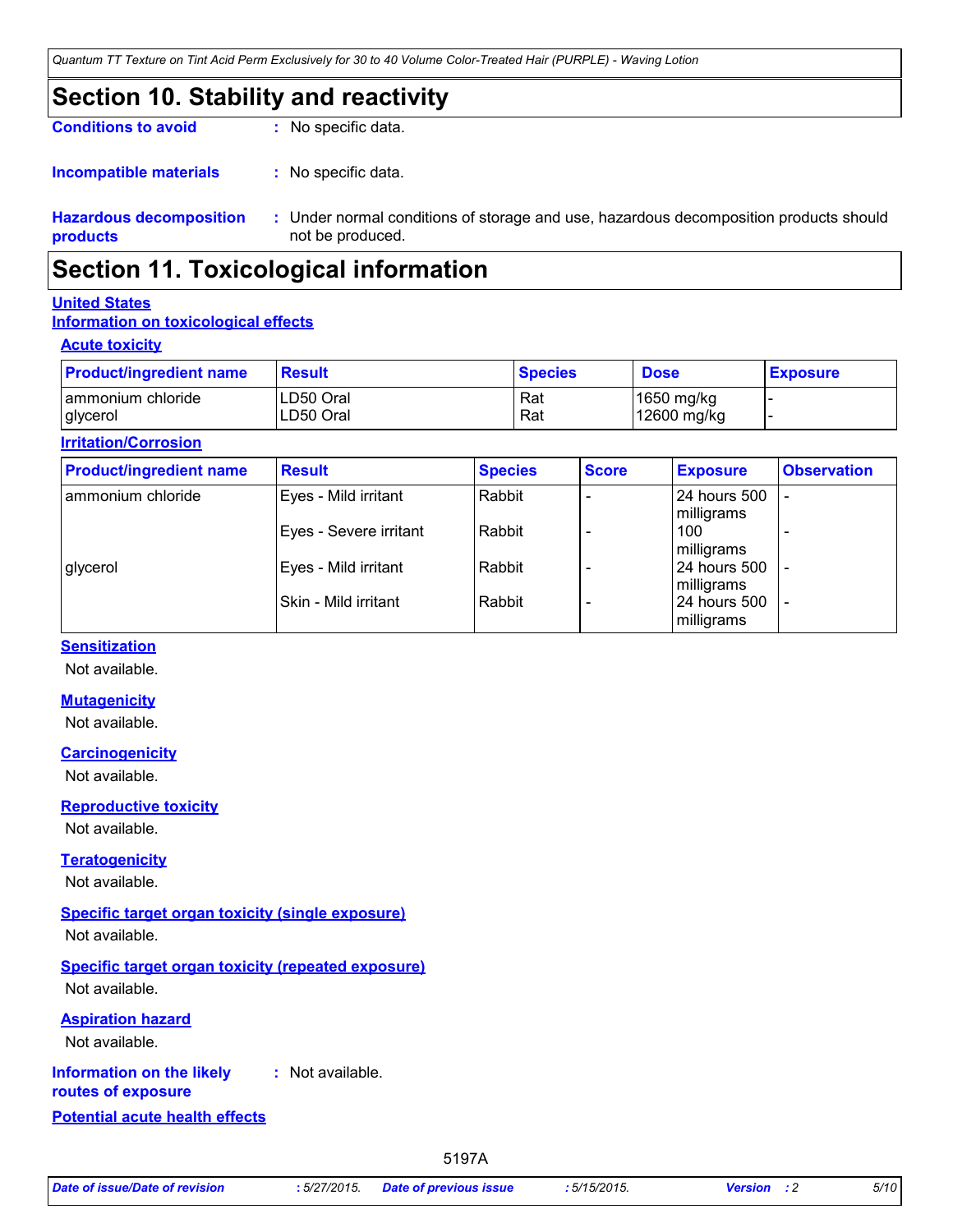# **Section 11. Toxicological information**

| <b>Eye contact</b>                      | : No known significant effects or critical hazards.                                                                 |  |  |  |
|-----------------------------------------|---------------------------------------------------------------------------------------------------------------------|--|--|--|
| <b>Inhalation</b>                       | Exposure to decomposition products may cause a health hazard. Serious effects may<br>be delayed following exposure. |  |  |  |
| <b>Skin contact</b>                     | No known significant effects or critical hazards.                                                                   |  |  |  |
| <b>Ingestion</b>                        | No known significant effects or critical hazards.                                                                   |  |  |  |
|                                         | Symptoms related to the physical, chemical and toxicological characteristics                                        |  |  |  |
| <b>Eye contact</b>                      | : No specific data.                                                                                                 |  |  |  |
| <b>Inhalation</b>                       | No specific data.                                                                                                   |  |  |  |
| <b>Skin contact</b>                     | No specific data.                                                                                                   |  |  |  |
| <b>Ingestion</b>                        | No specific data.                                                                                                   |  |  |  |
|                                         | Delayed and immediate effects and also chronic effects from short and long term exposure                            |  |  |  |
| <b>Short term exposure</b>              |                                                                                                                     |  |  |  |
| <b>Potential immediate</b><br>effects   | : Not available.                                                                                                    |  |  |  |
| <b>Potential delayed effects</b>        | : Not available.                                                                                                    |  |  |  |
| Long term exposure                      |                                                                                                                     |  |  |  |
| <b>Potential immediate</b><br>effects   | : Not available.                                                                                                    |  |  |  |
| <b>Potential delayed effects</b>        | : Not available.                                                                                                    |  |  |  |
| <b>Potential chronic health effects</b> |                                                                                                                     |  |  |  |
| Not available.                          |                                                                                                                     |  |  |  |
| <b>General</b>                          | No known significant effects or critical hazards.                                                                   |  |  |  |
| <b>Carcinogenicity</b>                  | No known significant effects or critical hazards.                                                                   |  |  |  |
| <b>Mutagenicity</b>                     | No known significant effects or critical hazards.                                                                   |  |  |  |
| <b>Teratogenicity</b>                   | No known significant effects or critical hazards.                                                                   |  |  |  |
| <b>Developmental effects</b>            | No known significant effects or critical hazards.                                                                   |  |  |  |
| <b>Fertility effects</b>                | No known significant effects or critical hazards.                                                                   |  |  |  |
| <b>Numerical measures of toxicity</b>   |                                                                                                                     |  |  |  |
| <b>Acute toxicity estimates</b>         |                                                                                                                     |  |  |  |
| <b>Route</b>                            | <b>ATE value</b>                                                                                                    |  |  |  |
| Oral                                    | 5693 mg/kg                                                                                                          |  |  |  |

# **Section 12. Ecological information**

# **United States**

**Toxicity**

| <b>Product/ingredient name</b> | <b>Result</b>                      | <b>Species</b>                                              | <b>Exposure</b> |
|--------------------------------|------------------------------------|-------------------------------------------------------------|-----------------|
| ammonium chloride              | Acute EC50 0.07 mg/l Marine water  | Algae - Hormosira banksii -<br>Gamete                       | 72 hours        |
|                                | Acute LC50 20 µg/l Fresh water     | Crustaceans - Macrobrachium<br>rosenbergii - Post-larvae    | 48 hours        |
|                                | Acute LC50 390 µg/l Fresh water    | Daphnia - Daphnia magna -<br>Young                          | 48 hours        |
|                                | Acute LC50 80 µg/l Fresh water     | Fish - Oncorhynchus mykiss                                  | 96 hours        |
|                                | Chronic NOEC 0.6 mg/l Marine water | Algae - Entomoneis punctulata -<br>Exponential growth phase | 72 hours        |
|                                | Chronic NOEC 330 µg/l Fresh water  | Crustaceans - Crangonyx sp. -                               | 21 days         |
|                                | 5197A                              |                                                             |                 |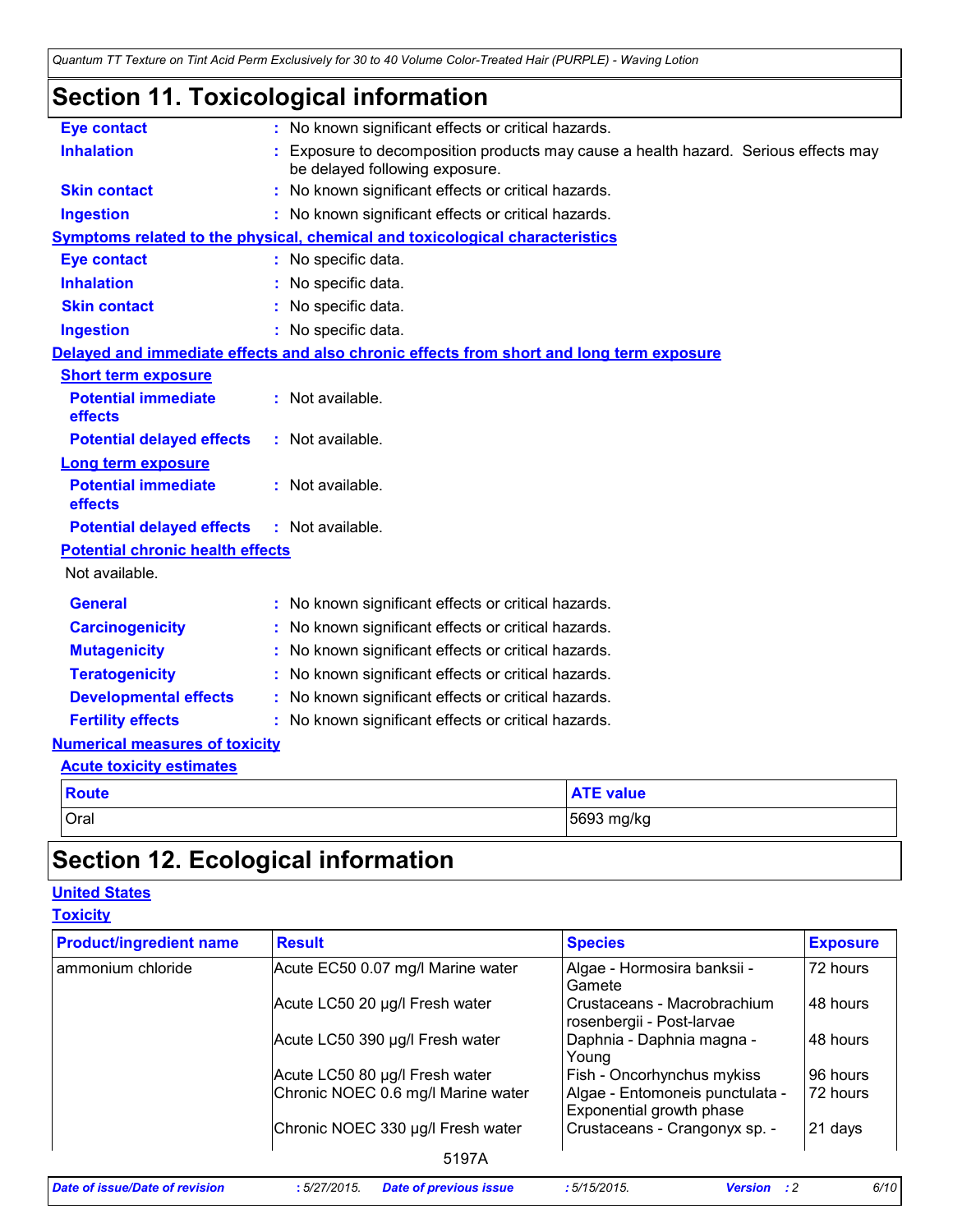# **Section 12. Ecological information**

|                                     | Juvenile (Fledgling, Hatchling,<br>Weanling) |         |
|-------------------------------------|----------------------------------------------|---------|
| Chronic NOEC 19.66 mg/l Fresh water | Daphnia - Daphnia magna                      | 21 days |
| Chronic NOEC 0.006 mg/l Fresh water | <b>Fish - Ictalurus punctatus - Fry</b>      | 30 days |

### **Persistence and degradability**

Not available.

**Bioaccumulative potential**

| <b>Product/ingredient name</b> | $\mathsf{LogP}_\mathsf{ow}$ | <b>BCF</b> | <b>Potential</b> |
|--------------------------------|-----------------------------|------------|------------------|
| ammonium chloride              | $-3.2$                      |            | low              |
| glycerol                       | 1.76                        |            | low              |

### **Mobility in soil**

| <b>Soil/water partition</b><br>coefficient (K <sub>oc</sub> ) | : Not available.                                    |
|---------------------------------------------------------------|-----------------------------------------------------|
| <b>Other adverse effects</b>                                  | : No known significant effects or critical hazards. |

# **Section 13. Disposal considerations**

```
Disposal methods :
```
Disposal of this product, solutions and any by-products should at all times comply with the requirements of environmental protection and waste disposal legislation and any regional local authority requirements.

# **Section 14. Transport information**

| <b>Regulatory</b><br>information       | <b>UN number</b>         | <b>Proper shipping name</b> | <b>Classes   PG*   Label</b> |                              | <b>Additional</b><br>information |
|----------------------------------------|--------------------------|-----------------------------|------------------------------|------------------------------|----------------------------------|
| <b>DOT Classification</b>              | <b>Not</b><br>regulated. |                             |                              | $\overline{\phantom{0}}$     |                                  |
| <b>TDG Classification</b>              | <b>Not</b><br>regulated. |                             |                              | $\overline{\phantom{0}}$     |                                  |
| <b>Mexico</b><br><b>Classification</b> | <b>Not</b><br>regulated. |                             | -                            | $\qquad \qquad \blacksquare$ |                                  |
| <b>ADR/RID Class</b>                   | <b>Not</b><br>regulated. |                             |                              | $\qquad \qquad \blacksquare$ |                                  |
| <b>IMDG Class</b>                      | <b>Not</b><br>regulated. |                             |                              | $\overline{\phantom{0}}$     |                                  |
| <b>IATA-DGR Class</b>                  | <b>Not</b><br>regulated. |                             |                              |                              |                                  |

PG\* : Packing group

# **Section 15. Regulatory information**

| <b>U.S. Federal regulations</b>                                                   | : TSCA 8(a) CDR Exempt/Partial exemption: Not determined               |
|-----------------------------------------------------------------------------------|------------------------------------------------------------------------|
|                                                                                   | United States inventory (TSCA 8b): Not determined.                     |
|                                                                                   | Clean Water Act (CWA) 311: ammonium chloride; ammonia, anhydrous       |
|                                                                                   | Clean Air Act (CAA) 112 regulated toxic substances: ammonia, anhydrous |
| <b>Clean Air Act Section 112</b><br>(b) Hazardous Air<br><b>Pollutants (HAPS)</b> | Not listed<br>Æ.                                                       |
|                                                                                   | 5197A                                                                  |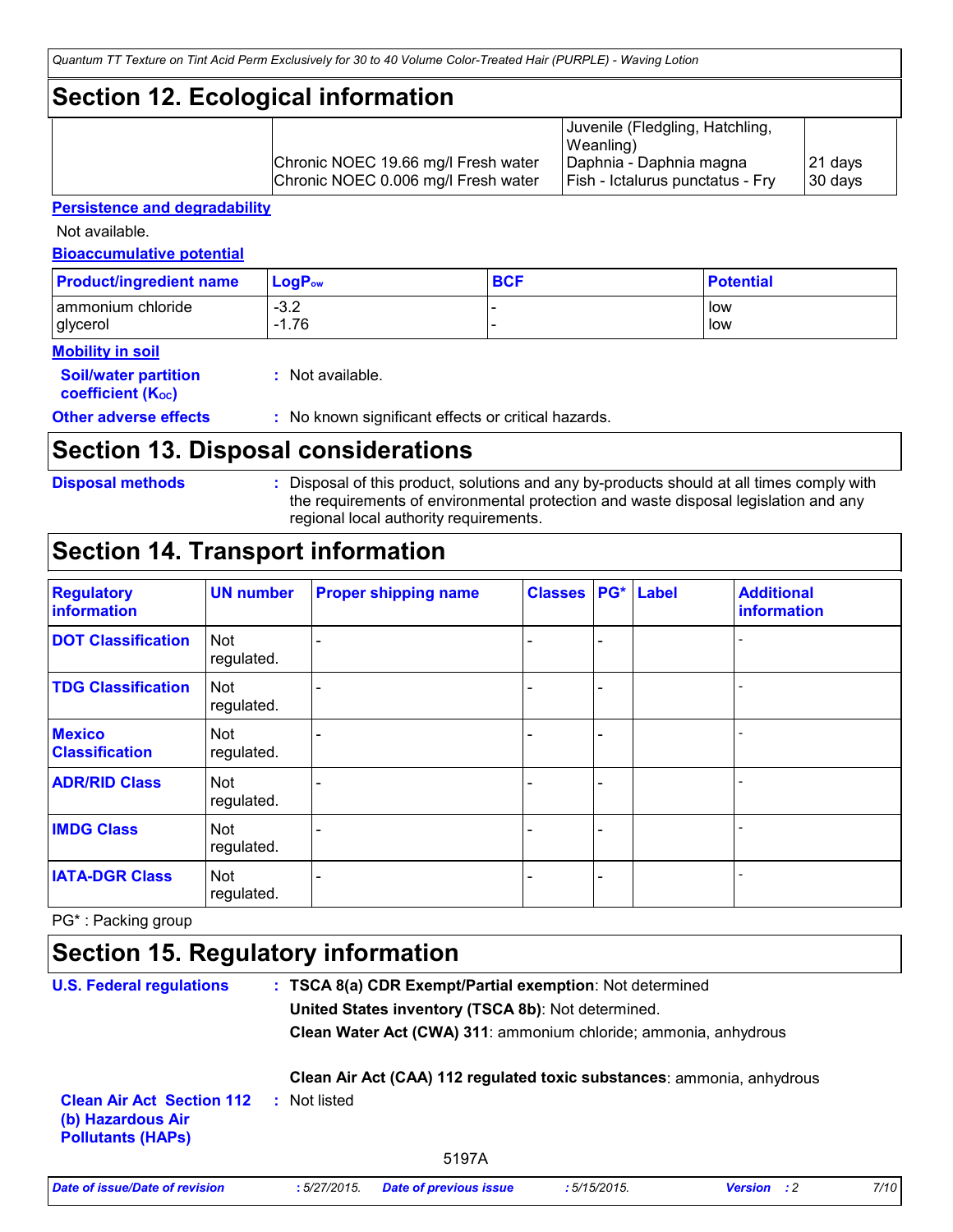# **Section 15. Regulatory information**

| <b>Clean Air Act Section 602 : Not listed</b><br><b>Class I Substances</b> |              |
|----------------------------------------------------------------------------|--------------|
| <b>Clean Air Act Section 602</b><br><b>Class II Substances</b>             | : Not listed |
| <b>DEA List I Chemicals</b><br>(Precursor Chemicals)                       | : Not listed |
| <b>DEA List II Chemicals</b><br>(Essential Chemicals)                      | : Not listed |

### **SARA 302/304**

### **Composition/information on ingredients**

No products were found.

**SARA 304 RQ :** Not applicable.

### **SARA 311/312**

**Classification :** Not applicable.

### **Composition/information on ingredients**

| <b>Name</b>       | $\frac{9}{6}$ | <b>Fire</b> | <b>Sudden</b><br><b>hazard</b> release of<br><b>pressure</b> | <b>Reactive</b> | <b>Immediate</b><br>(acute)<br>health<br>hazard | <b>Delayed</b><br>(chronic)<br>health<br>hazard |
|-------------------|---------------|-------------|--------------------------------------------------------------|-----------------|-------------------------------------------------|-------------------------------------------------|
| ammonium chloride | 1.00          | No.         | No.                                                          | IN <sub>o</sub> | Yes.                                            | No.                                             |
| glycerol          | 1.00          | No.         | No.                                                          | No.             | Yes.                                            | No.                                             |

### **SARA 313**

|                                           | <b>Product name</b> | <b>CAS number</b> | $\frac{9}{6}$ |
|-------------------------------------------|---------------------|-------------------|---------------|
| <b>Form R - Reporting</b><br>requirements | I ammonium chloride | 12125-02-9        | 1.00          |
| <b>Supplier notification</b>              | ammonium chloride   | 12125-02-9        | 1.00          |

SARA 313 notifications must not be detached from the SDS and any copying and redistribution of the SDS shall include copying and redistribution of the notice attached to copies of the SDS subsequently redistributed.

### **State regulations**

| <b>Massachusetts</b> | : The following components are listed: AMMONIUM CHLORIDE; GLYCERINE MIST;<br><b>AMMONIA</b>                                            |
|----------------------|----------------------------------------------------------------------------------------------------------------------------------------|
| <b>New York</b>      | : The following components are listed: Ammonium chloride; Ammonia                                                                      |
| <b>New Jersey</b>    | : The following components are listed: AMMONIUM CHLORIDE; GLYCERIN; 1,2,<br>3-PROPANETRIOL; AMMONIA; PROPYLENE GLYCOL; 1,2-PROPANEDIOL |
| Pennsylvania         | : The following components are listed: AMMONIUM CHLORIDE ((NH4)CL); 1,2,<br>3-PROPANETRIOL; AMMONIA; 1,2-PROPANEDIOL                   |

### **California Prop. 65**

Not available. CALIFORNIA PROPOSITION 65: The following statement is made in order to comply with the California Safe Drinking Water and Toxic Enforcement Act of 1986. This product is not known to the State of California to cause cancer.

**International regulations**

## **Chemical Weapon Convention List Schedules I, II & III Chemicals**

Not listed.

### **Montreal Protocol (Annexes A, B, C, E)**

Not listed.

5197A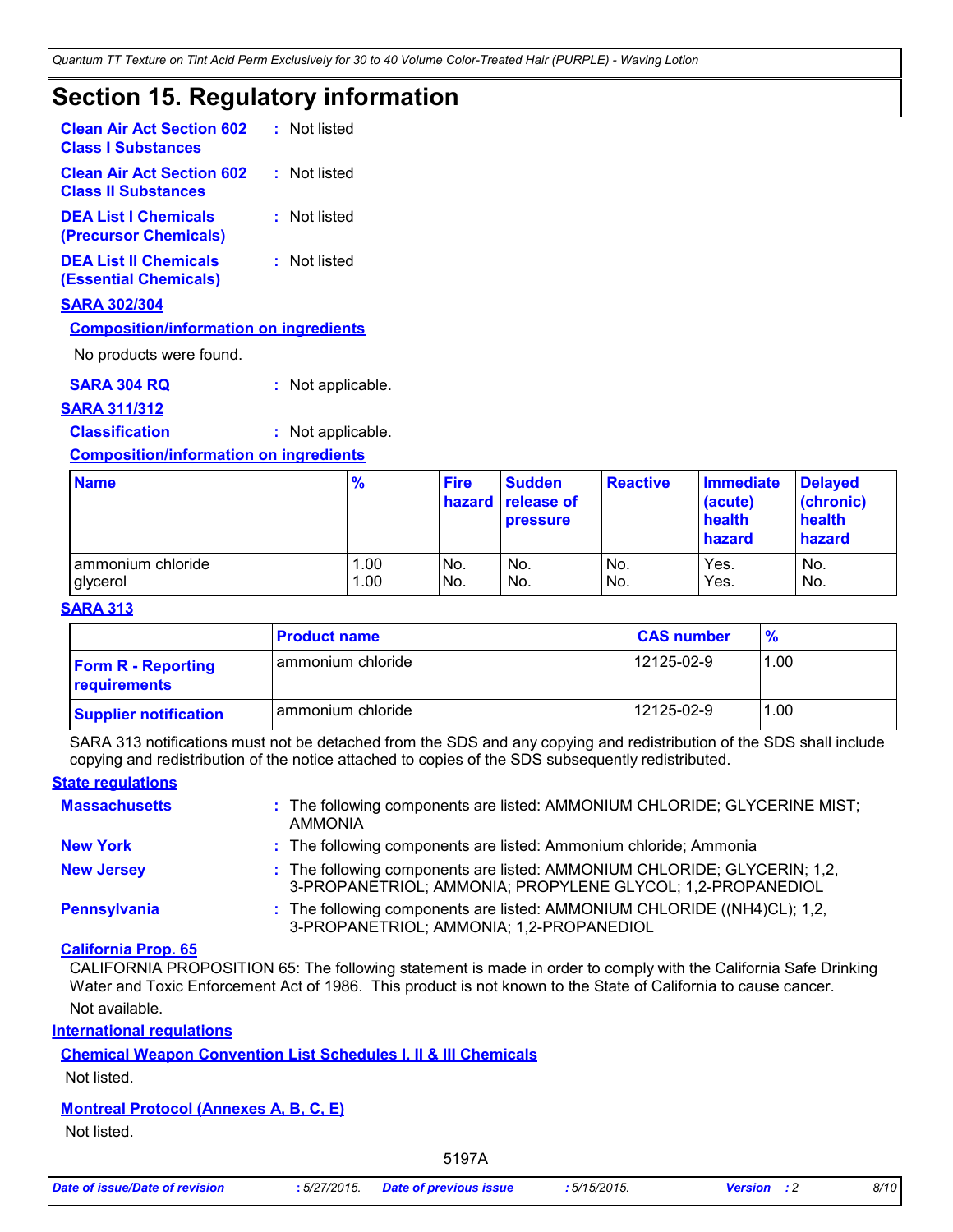# **Section 15. Regulatory information**

| Not listed.                                                              | <b>Stockholm Convention on Persistent Organic Pollutants</b>                                                                                                                                                 |
|--------------------------------------------------------------------------|--------------------------------------------------------------------------------------------------------------------------------------------------------------------------------------------------------------|
| <b>Rotterdam Convention on Prior Inform Consent (PIC)</b><br>Not listed. |                                                                                                                                                                                                              |
| <b>UNECE Aarhus Protocol on POPs and Heavy Metals</b><br>Not listed.     |                                                                                                                                                                                                              |
| <b>Canada</b>                                                            |                                                                                                                                                                                                              |
| <b>WHMIS (Canada)</b>                                                    | : Class D-2B: Material causing other toxic effects (Toxic).                                                                                                                                                  |
| <b>Canadian lists</b>                                                    |                                                                                                                                                                                                              |
| <b>Canadian NPRI</b>                                                     | : The following components are listed: Ammonia (total); Ammonia (total)                                                                                                                                      |
| <b>CEPA Toxic substances</b>                                             | : The following components are listed: Ammonia dissolved in water                                                                                                                                            |
| <b>Canada inventory</b>                                                  | : Not determined.                                                                                                                                                                                            |
|                                                                          | This product has been classified in accordance with the hazard criteria of the Controlled Products Regulations<br>and the MSDS contains all the information required by the Controlled Products Regulations. |

### **Mexico**

**Classification :**



# **Section 16. Other information**

# **Hazardous Material Information System (U.S.A.)**



**Caution: HMIS® ratings are based on a 0-4 rating scale, with 0 representing minimal hazards or risks, and 4 representing significant hazards or risks Although HMIS® ratings are not required on SDSs under 29 CFR 1910. 1200, the preparer may choose to provide them. HMIS® ratings are to be used with a fully implemented HMIS® program. HMIS® is a registered mark of the National Paint & Coatings Association (NPCA). HMIS® materials may be purchased exclusively from J. J. Keller (800) 327-6868.**

**The customer is responsible for determining the PPE code for this material.**

**National Fire Protection Association (U.S.A.)**



**Reprinted with permission from NFPA 704-2001, Identification of the Hazards of Materials for Emergency Response Copyright ©1997, National Fire Protection Association, Quincy, MA 02269. This reprinted material is not the complete and official position of the National Fire Protection Association, on the referenced subject which is represented only by the standard in its entirety.**